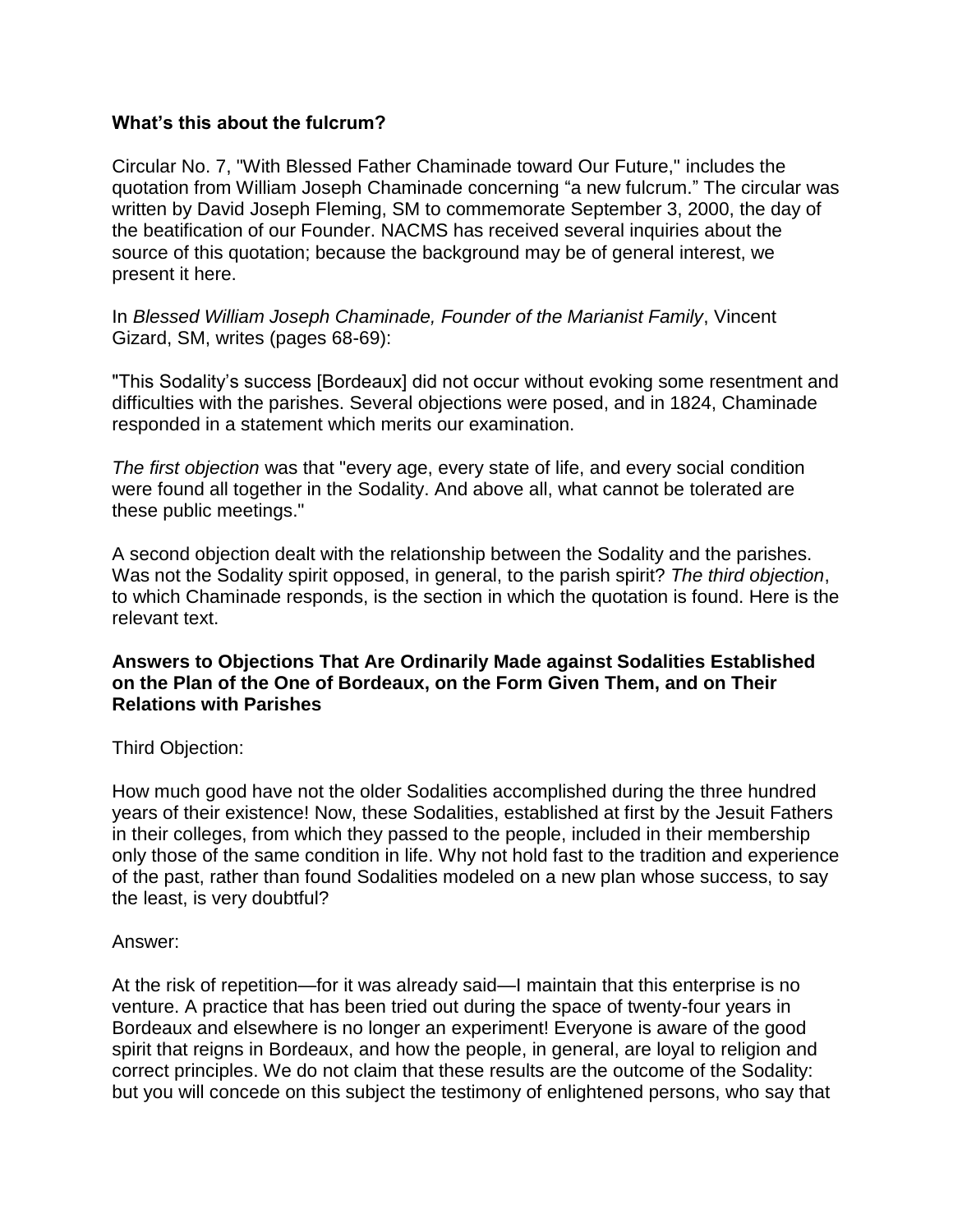a nucleus of good men, in a populous city, may powerfully uphold and maintain correct principles, like a pillar which supports an edifice, though in itself, it is but a small part of it.

However, let us give a direct answer to the objection made: "What benefit is there in founding Sodalities on a new model?"

Why, may I ask, is not the general state of things at the present time the same as it was heretofore? Why must everyday conditions be met with vaster, and more improved modern methods, than years ago? Who does not see that since the Revolution, a new fulcrum must be found for the lever that moves the modern world? Posed in its simplest form, the objection reduces itself to the examination, whether the new Sodalities offer more abundant means and resources than the old. We believe firmly they do.

Top of Page

The new Sodalities differ from the old principally in five points, which, in my opinion, leave the advantage with the former.

- 1. From the union of persons in various conditions of life there will result, in the cities, one body, well-enlightened in its faith and practicing it publicly, prompted by honesty and singleness of purpose, all of which represents faithfully the society of the early Christians in this wicked and degenerate age.
- 2. The public meetings, too, are equally beneficial to those who deliver the addresses and to those who listen to them, for they set forth religion in an agreeable and interesting manner. In our Sodalities are found ordinary workmen who, without departing from the lowliness of their condition, know their faith sufficiently to be able to instruct their children or their fellow workmen and, in case of necessity, also know how to defend it. These assemblies have trained others who became priests and have rendered, or are still rendering, signal service to the Church.

Moreover, as these meetings are held in public, they may easily be supervised and inspected by the civil and ecclesiastical authorities, should such an occasion arise. This alone will allay all fear of causing offence to one or the other.

3. Let us now consider their zeal and their spirit of apostleship. In the old-time Sodalities, there was scarcely any other purpose in view than to sustain pious Christians in the way of salvation by mutual edification. But in this age, an age of revival, Holy Mother the Church demands something more from her children. She wishes the concerted action of all to second the zeal of her ministers and to labor at her restoration. This is the spirit which the new Sodalities inculcate. Each director is a persistent and active missionary, and each Sodality a perpetual mission.